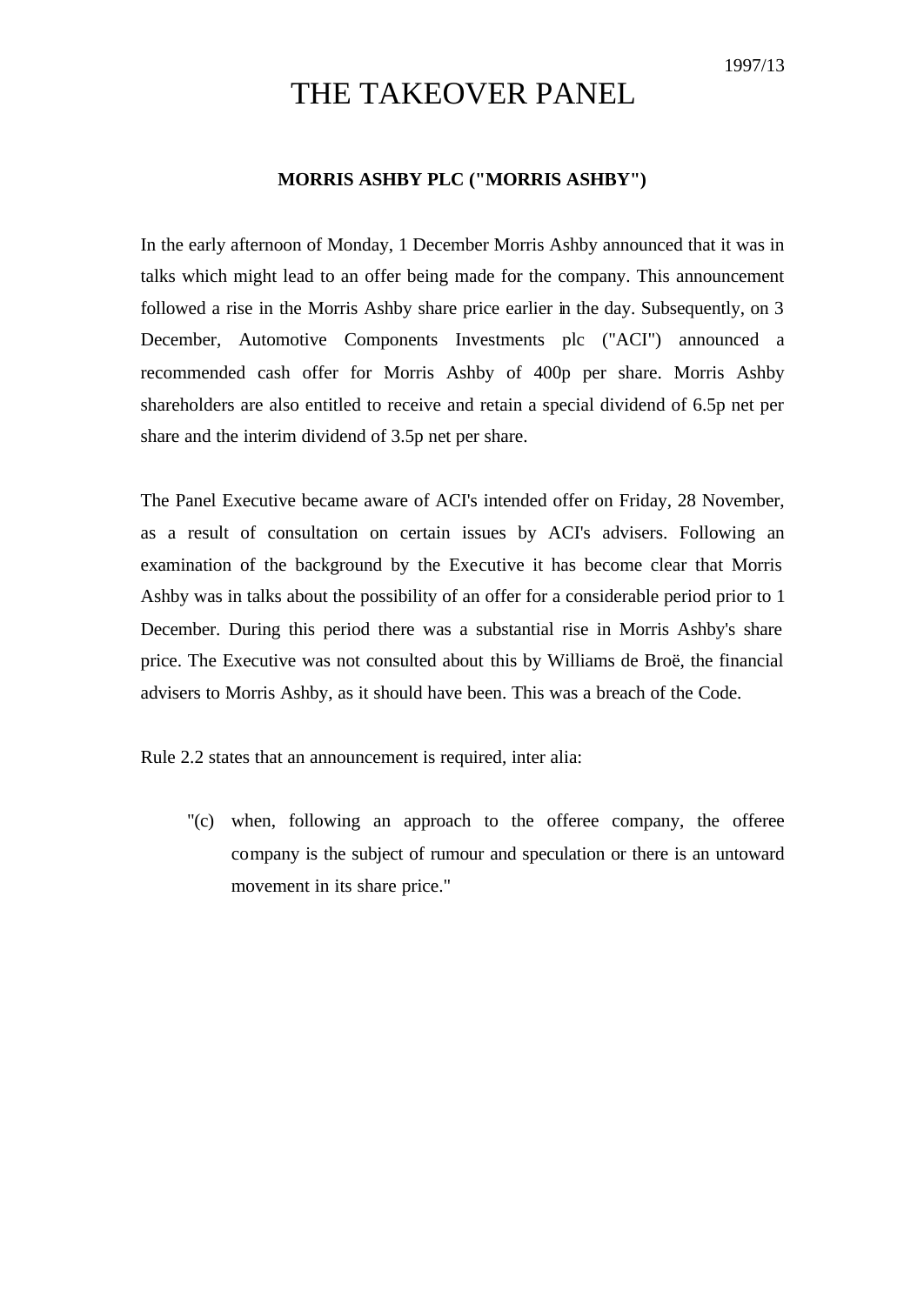The Note on Rule 2.2 states:

"Panel to be consulted

A movement of approximately 10% should be regarded as untoward for the purposes of Rule 2.2(c), (d) and (f). When there is such a movement or the offeree company is the subject of rumour and speculation, the Panel should be consulted if it is not proposed to make an immediate announcement."

Rule 2.3 allocates the responsibility for making an announcement and states that:

"Following an approach to the board of the offeree company which may or may not lead to an offer, the primary responsibility for making an announcement will normally rest with the board of the offeree company which must, therefore, keep a close watch on its share price."

The Panel regards financial advisers as being responsible for ensuring compliance with Rule 2, and accordingly the responsibility rested in this case with Williams de Broë.

ACI is a company recently formed for the purpose of acquiring Morris Ashby, with financing arranged by Windward Capital Partners ("Windward"), a US investment manager of equity and mezzanine funds. Discussions with Windward about the potential acquisition of Morris Ashby commenced in August, following preliminary contacts made earlier in the year. These discussions, which continued at varying levels of intensity, led ultimately to the recommended offer announced on 3 December.

Between mid-August and 28 November, the date of the initial named contact with the Executive, the Morris Ashby share price rose from 280p to 345p (having reached a high of 356p in early October), an increase of approximately 23%. The share price low point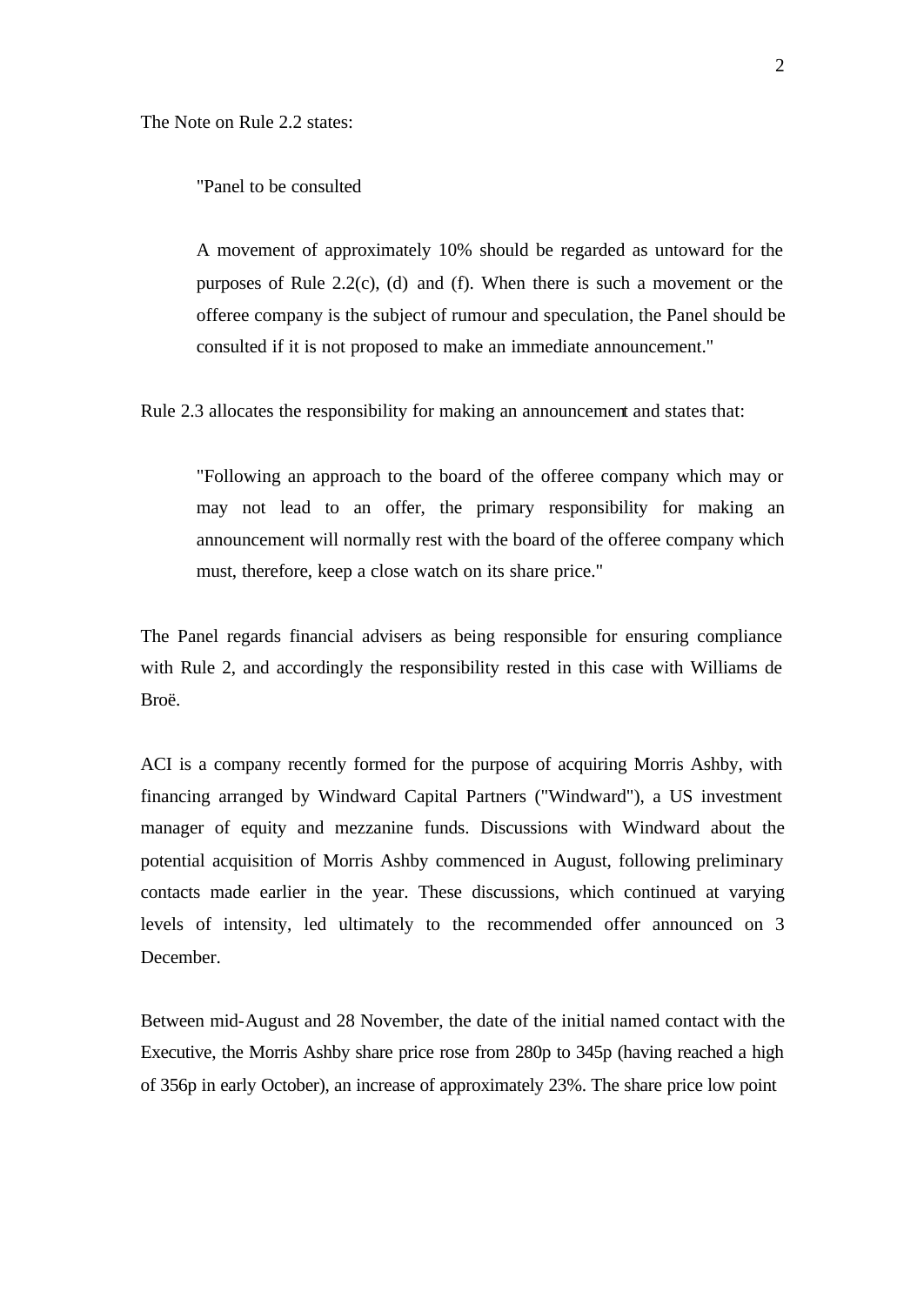for the year, 233p, was in late-June. Whilst this was after preliminary contact had been made with Windward, the Executive understands that the focus of discussions moved from commercial co-operation with a subsidiary of Windward to a possible offer for Morris Ashby only in mid-August.

Williams de Broë kept a close watch on the market throughout this period but took the view that the share price rise was attributable to Morris Ashby's preliminary results announcement on 8 July, which Williams de Broë considered to be ahead of market expectations, a positive statement made at the company's Annual General Meeting on 11 September, improving market sentiment towards the company and various other market factors, noting that there was no bid speculation in the media. When the firm contacted the Stock Exchange on 17 September to discuss the share price, the talks with Windward were not mentioned. On the same day the firm raised a separate Code issue with the Executive on a "no names" basis but did not inform the Executive that the share price of its corporate client had been rising.

The Executive is naturally concerned about confidentiality in relation to bid approaches and the development of false markets. It acknowledges that the factors which led Williams de Broë to its view that the share price movement was not untoward might constitute a plausible explanation for the rise.

If, following an approach, it is not proposed to make an immediate announcement when there is a movement of approximately 10% in the offeree company's share price, the Panel must be consulted on a named basis and be informed of all relevant facts. The Panel considers this obligation to be of the utmost importance, as it has emphasised in its last two Annual Reports. It is not acceptable for advisers to rely upon their own assessments of market prices and activity.